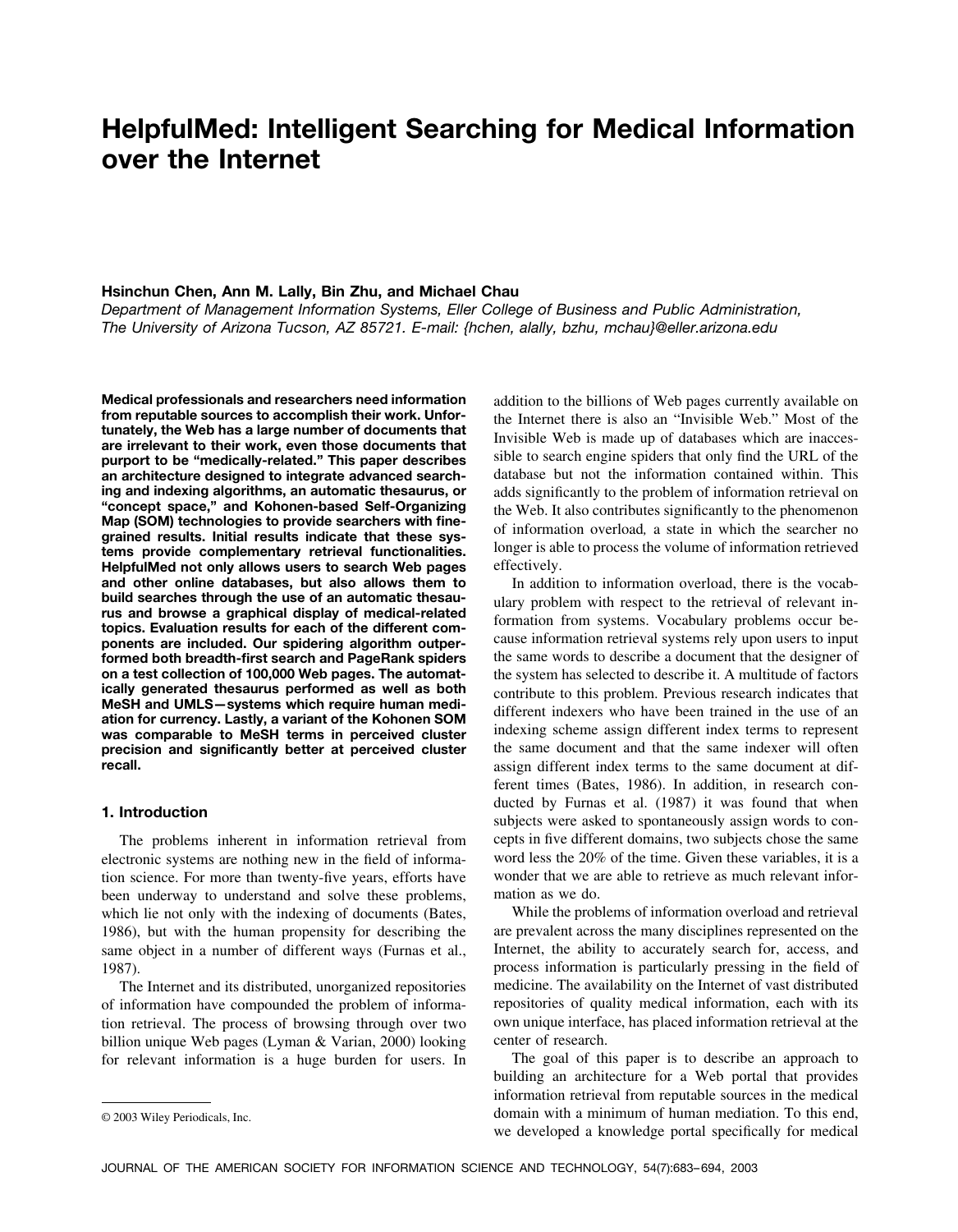information retrieval called *HelpfulMed* (http://ai.bpa. arizona.edu/helpfulmed). In developing this system we combined existing AI Lab techniques for information retrieval using spider technology, noun phrase indexing (Tolle & Chen, 2000), automatic thesaurus generation (Concept Space) (Houston et al., 2000), data visualization (Chen et al., 1998), and a meta search tool designed to search the Invisible Web of databases. These techniques have been significantly modified and enhanced for medical information retrieval.

The rest of the paper is structured as follows: Section 2 surveys the current technologies used for information retrieval on the Internet and reviews three medical information retrieval systems. Section 3 is a discussion of the HelpfulMed system, including architecture and functionalities. Section 4 presents the results of our evaluations. Section 5 presents conclusions and future directions.

# **2. Research Background**

The problem of information retrieval, particularly as it relates to the Internet, has received a great deal of attention over the past few years. Many techniques have been developed to address the growing problem of information retrieval from large, unorganized collections. We outline these areas below.

## *2.1 Automatic Thesaurus Generation*

Much research has been conducted in order to address the problems of keyword-based information retrieval. Most research conducted to date has used either a thesaurus or a vector space representation based on the work of Salton et al. (1975). Thesauri are used primarily to expand users' queries in order to translate them into alternative phrases that match document indexes. There are two types of thesauri: human-generated (such as Library of Congress Subject Headings (LCSH) and Medical Subject Headings (MeSH)) and automatically generated. Automatically generated thesauri contain phrases that appear within documents in a given collection. In an analysis of different query expansion techniques using the MEDLINE test collection, it was found that thesauri are a viable way to retrieve information in the medical domain (Srinivasan, 1996). The large majority of automatically generated thesauri are based on syntactic analysis using statistical co-occurrence of word types on text and vector space representation of documents (Guntzer et al., 1989; Salton, 1989; Crouch, 1990; Chen & Lynch 1992).

The use of automatically generated thesauri has helped alleviate the problem of synonymy by adding more associative phrases to keyword indexes (Chen et al., 1998; Houston et al., 2000). However, a major problem resulting from this approach concerns the introduction of noise into the indexing process since some of the phrases may have meanings that are different from those intended. According to Deerwester and colleagues (1990), this can result in rapid deterioration of precision. Improvement in document recall

has been demonstrated when the thesaurus is used in a domain similar to the one in which the thesaurus was originally constructed (Crouch, 1990). However, Cimino et al. (1994) documented that there are problems associated with the automatic translation of medical terms using thesauri.

## *2.2 Document Analysis and Clustering*

Anyone who has used the Internet to find information knows that looking through Web page after Web page can be time consuming and frustrating. In order to address this problem, much research has been focused on developing techniques and tools to analyze, categorize and visualize large collections of Web pages.

The traditional approach to creating classification systems and knowledge sources in library science and classical AI is often considered top-down since knowledge representations and formats are pre-defined by human experts or trained librarians and the process of generating knowledge is structured and well-defined. Researchers in machine learning, statistical analysis, and neural networks have suggested a complementary bottom-up approach to knowledge creation. In a bottom-up approach, based on collections, researchers develop programs that systematically segment and index documents and then identify patterns within those documents. Automatic indexing algorithms have been widely adopted to assist in this approach through their use to extract key concepts from text, and studies have shown the efficacy of this approach compared with human indexing (Salton, 1986). Linguistic techniques such as noun phrasing also have been applied to this problem with some success (Tolle & Chen, 2000).

Once these documents have been indexed they can be organized. Clustering is used to provide a richer representation of documents to a user, by grouping documents together based on their textual similarity. The presentation of these clustered documents provides a context in which to understand the relationships among retrieved documents. Document clustering is based on the Cluster Hypothesis: "closely associated documents tend to be relevant to the same requests" (van Rijsbergen, 1979). Document clustering uses one of two approaches. In the first approach, documents are categorized based on individual document attributes, such as keywords, authors, size, etc. In the second approach, documents are categorized based on inter-document similarities. This approach usually includes some type of machine learning algorithm. For example, the Self-Organizing Map (SOM) approach clusters documents into different categories which are defined during the process, using a neural network algorithm (Kohonen, 1995). Based on this algorithm, the SOM technique automatically clusters documents into different regions based on the similarity of the documents. It produces a map consisting of different regions where each region contains similar documents. This technique is discussed in further detail later.

The idea of clustering documents retrieved from the Web was reported by Mechkour et al. (1998) who applied intel-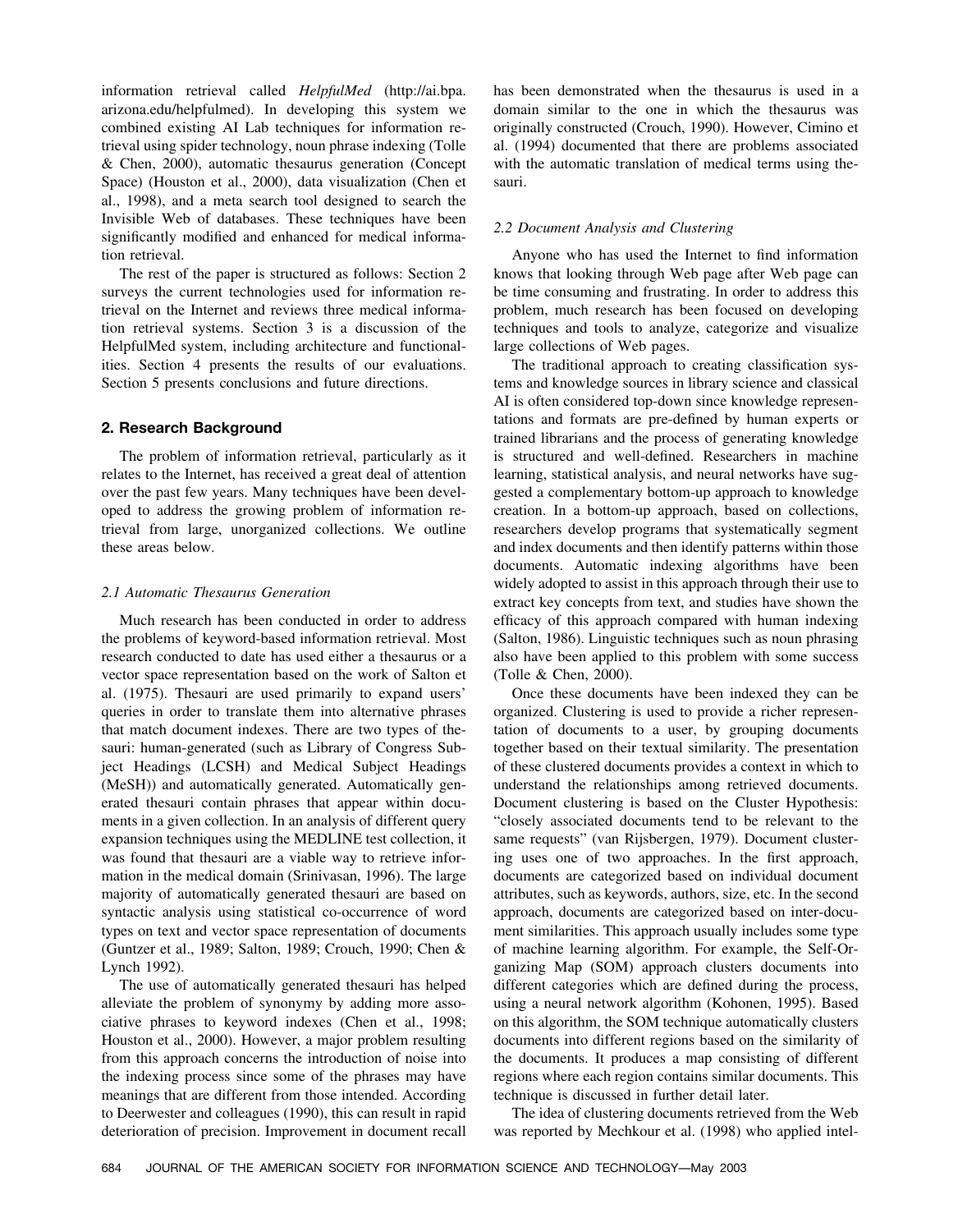ligent filtering to a group of documents and thus present "specialized subsets" of the documents. Through this technique they were able to present an overall "picture" of the document relationships. Nonetheless, the issue on whether clustering techniques are useful is still under constant debate. Hearst and Pedersen (1996) and Zamir and Etzioni (1999) demonstrated that document clustering has the potential to improve performance in document retrieval, while Wu et al. (2001), on the other hand, showed that clustering only works well for some topics but not others and on average no user benefited from clustering in search tasks.

#### *2.3 Web-based Medical Information Retrieval Systems*

Numerous sites have been developed to provide access to medical information over the Internet. These services range from consumer health information sites such as MEDLINEPlus to sites which aggregate journals, books, news, clinical symposia and continuing medical education resources such as Medscape (www.medscape.com) and MDConsult (www.mdconsult.com). The National Library of Medicine's Gateway (gateway.nlm.nih.gov/gw/Cmd/) and CliniWeb (www.ohsu.edu/cliniweb/), among others, provide access to Web pages from reputable organizations and institutions. In Gateway, these Web pages are indexed according to the UMLS Metathesaurus, and in the case of CliniWeb, the MeSH tree hierarchy. One common concern of these search engines is that they provide users with only a list of ranked results without further analysis. It would be desirable to perform post-retrieval analysis on the search results for the users. In developing the HelpfulMed system, we aim to provide users with a system which combined different powerful features to form one functional, integrated system, by allowing a user to search Web pages and databases as well as use analysis tools such as automatic thesaurus and document clustering. We also try to fully automate the collection building and indexing tasks in HelpfulMed so as to lower the requirement for human intervention.

# **3. HelpfulMed System Architecture**

In this section we present the architectural design of HelpfulMed (as shown in Fig. 1) and discuss in depth each major component. In order to illustrate the functionalities of the system and how the user interacts with the system, we use one user session as an example throughout the remainder of this discussion; our user is searching for information on lung cancer.

The major functionalities of HelpfulMed are: 1. *Intelligent Knowledge Portal*—the HelpfulMed user interface; 2. *Search Medical Web Pages*, which consists of search servlet and Web page database; 3. *Search Medical Databases*, which consists of the meta search program and online medical databases; 4. *Related Medical Terms* which consists of the concept space and term co-occurrence files; and 5. *Visual Site Browser*, which consists of SOM applet and categorization files.



FIG. 1. HelpfulMed system architecture.

#### *3.1 Intelligent Knowledge Portal*

A single search interface ties together the Web search, related medical terms, and database search functionalities through the use of an integrated system that allows users to interact with the various technologies offered. This type of "one-stop shopping" system brings together distributed resources a user might need in one place, thus decreasing the time and cognitive analysis required of the user to sift through all of the information sources and learn the individual idiosyncrasies of each system in an attempt to capture all of the information relevant to the user's information need.

From the initial interface, shown in Figure 2, users can begin searching medical Web sites, related medical terms, and medical databases, or they can browse documents by using the visual site browser.

## *3.2 Searching Medical Web Pages*

The HelpfulMed Web page search engine is designed to provide fine-grained medically-related Web pages; Figure 3 is a diagram of the search engine architecture.

In order to build a database of medically-related Web pages, a spider based on the Hopfield Net spreading activation algorithm is sent to collect Web pages every month. In this approach we model the Web as a Hopfield Net, which is a single-layered, weighted neural network (Hopfield, 1982). Nodes are activated in parallel and activation values from different sources are combined for each individual node until the activation scores of nodes on the network reach a stable state (convergence). The spider was designed specifically to retrieve medical Web pages and equipped with a medical vocabulary knowledge base created from the Unified Medical Language System (UMLS) Metathesaurus. An analysis algorithm, which compares the UMLS knowledge base to the text of the Web page and the Web link structure, was developed to allow the spider to assess whether a Web page in question is indeed a medical Web page.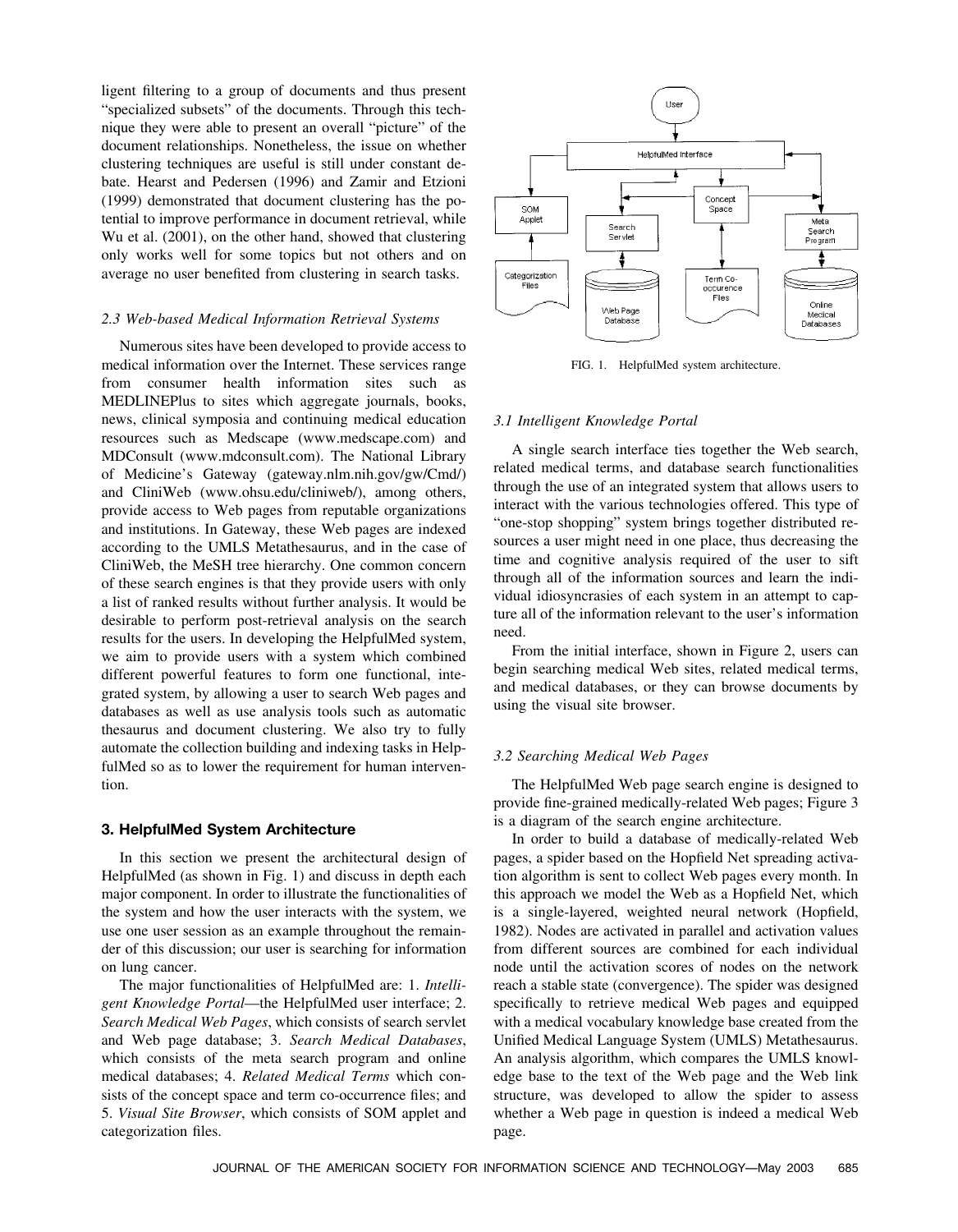

FIG. 2. The HelpfulMed intelligent knowledge portal.

In an attempt to gather a finely tuned set of search results, the spider begins its search with a pre-defined set of 354 URLs from reputable sites as determined by a medical librarian. One should note that, however, residing on reputable sites is not necessarily an indicator of high quality of a Web page (Eysenbach et al., 2002; Fallis & Frické, 2002). Beginning with these medically related URLs, the spider then begins searching the Internet and collecting related Web pages. In order to continue to collect desired Web pages, it is assumed that medical pages included in the list such as the American Medical Association or the Mayo Clinic will more likely point to sites that they consider to be useful. In addition, the pages must contain UMLS phrases consistent with the knowledge base embedded in the spider. In this manner, the spider continually casts a wider and wider net, collecting Web pages. The goal of this process is not to collect and index a large number of Web pages, but to collect and index a fine-grained set of Web pages in the domain of medical information. Once the Web pages have been collected they are stored in the database and postprocessed for retrieval and display.



FIG. 3. HelpfulMed search engine architecture.

Post-processing of the documents occurs in four steps. First, the documents are run through a noun phraser developed at the University of Arizona—the Arizona Noun Phraser (AZNP) (Tolle & Chen, 2000). This natural language processing tool is used to extract high quality noun phrases from text, and can improve retrieval precision because it allows multi-word query matching with words present in the document. The AZNP extracts noun phrases from text by first processing the raw text, removing any symbols or punctuation without interfering with the textual content and next assigning parts-of-speech to these words. This implementation of the AZNP incorporates the UMLS Specialist Lexicon in order to correctly identify the parts-ofspeech contained within medical text. Studies conducted previously by the lab have confirmed the ability of this lexicon to improve the extraction of medical phrases from text (Tolle and Chen, 2000). Finally, the system converts words and part-of-speech tags into noun phrases. Next, the remaining phrases are run against a bad-phrase lexicon in order to remove irrelevant or nonsensical phrases, such as "Patient with Head."

The terms entered by the user are compared against the terms previously extracted during the post-processing phase in order to identify the most relevant Web pages. The system displays the Web pages in a ranked order with the most relevant Web pages at the top. Each returned result has a ranking from five (very relevant) to one (marginally relevant); the title of the Web page; a description drawn from the Web page itself with the search terms highlighted; the page URL; and the number of terms matched in the page. Ranking of the results is based on the presence of query keywords in the document and the inlink score. The inlink score is computed based on the number of documents which point to a page, on the theory that the more pages that point to a given page, the greater the acceptance of the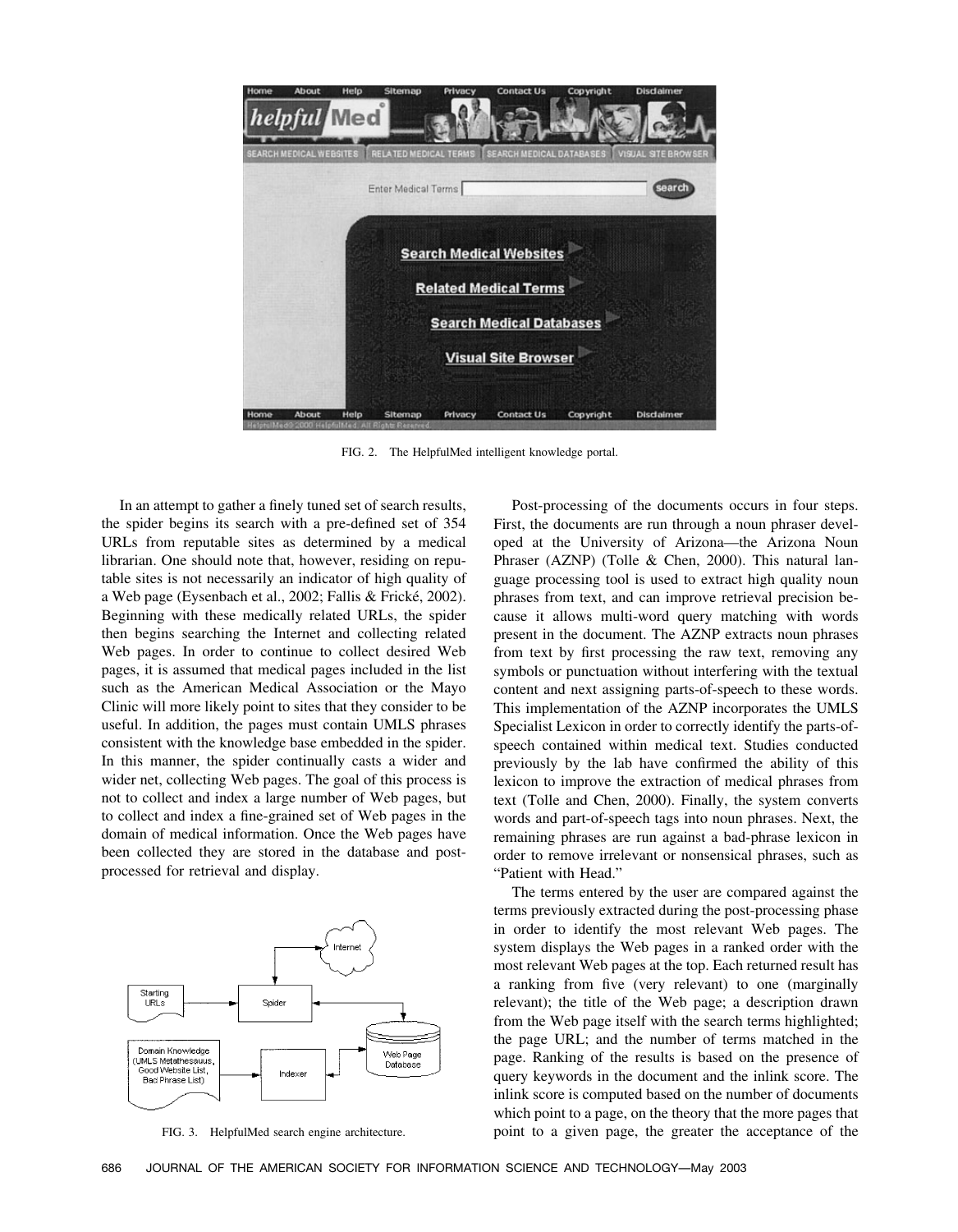

FIG. 4. Retreived results from online medical databases.

source as reliable. Hopfield Net searching (Hopfield, 1982; Chen & Ng, 1995), phrase indexing, a UMLS knowledge base and inlink ranking combine in our system to collect and present Web pages that are more likely to be medical in nature and finely tuned to the information request.

## *3.3 Searching Medical Databases*

As mentioned previously, current search engines are able to capture only what is being called the "surface Web" that is, those Web pages that are hyperlinked to other pages over the Web. However, there is also an Invisible Web of databases and other sites that respond only to specific queries. While an initial page for a database such as the Merck Manual of Diagnosis and Treatment or MEDLINE may appear in a collection of Web pages because it has been hyperlinked from another page, the information contained within that database is effectively lost to searchers unless they choose to search it specifically. HelpfulMED provides access to a variety of databases currently publicly available over the Internet. These include citation databases such as MEDLINE and CANCERLIT, online reference works such as the Merck Manual of Diagnosis, and Treatment and Physicians Data Query (PDQ) which provides peer-reviewed summaries on cancer treatment, screening and detection, prevention, genetics and supportive care. Access is also provided to evidence-based medical databases (EBM) such as the American College of Physicians Journal Club (ACP), National Guidelines Clearinghouse (NGC) and the York Database of Abstracts of Reviews of Effectiveness (DARE). Medical librarians at the Arizona Health Sciences

Library selected these databases as being those with the most comprehensive and accurate information.

Access to these systems provides those searching for medical information with a much richer representation of information for diagnosis and treatment. EBM is a growing area for physicians and others in the field of medicine. The adoption of EBM is based on increasing costs for healthcare, variations across providers, hospitals and geographic regions in the level of healthcare service, and the desire of all concerned with patient treatment to give and receive the best care possible (Woolf et al., 1999). MEDLINE and CANCERLIT provide access to extensive collections of citations of primary research; the Merck Manual and PDQ provide information for diagnosis and treatment and ACP, NGC, and DARE allow medical professionals and other interested parties access to evidence-based medical information. Thus, searchers have a variety of types of resources that can be searched through one interface.

When searching for information in medical databases via HelpfulMED, the user is able to choose which databases are of interest. The user can also indicate how many results from each database he or she would like the system to retrieve; the default is "5," but the user can choose to see the results in increments of 5 up through 50. This gives the user some control over the retrieval process and lessens the effects of information overload.

From the retrieved results page (Fig. 4) the user is able to follow links of interest and see their search terms highlighted in the text of the Web page. This helps the user quickly identify the presence of the search term in the retrieved document for a quicker analysis as to whether the document in question might be of use.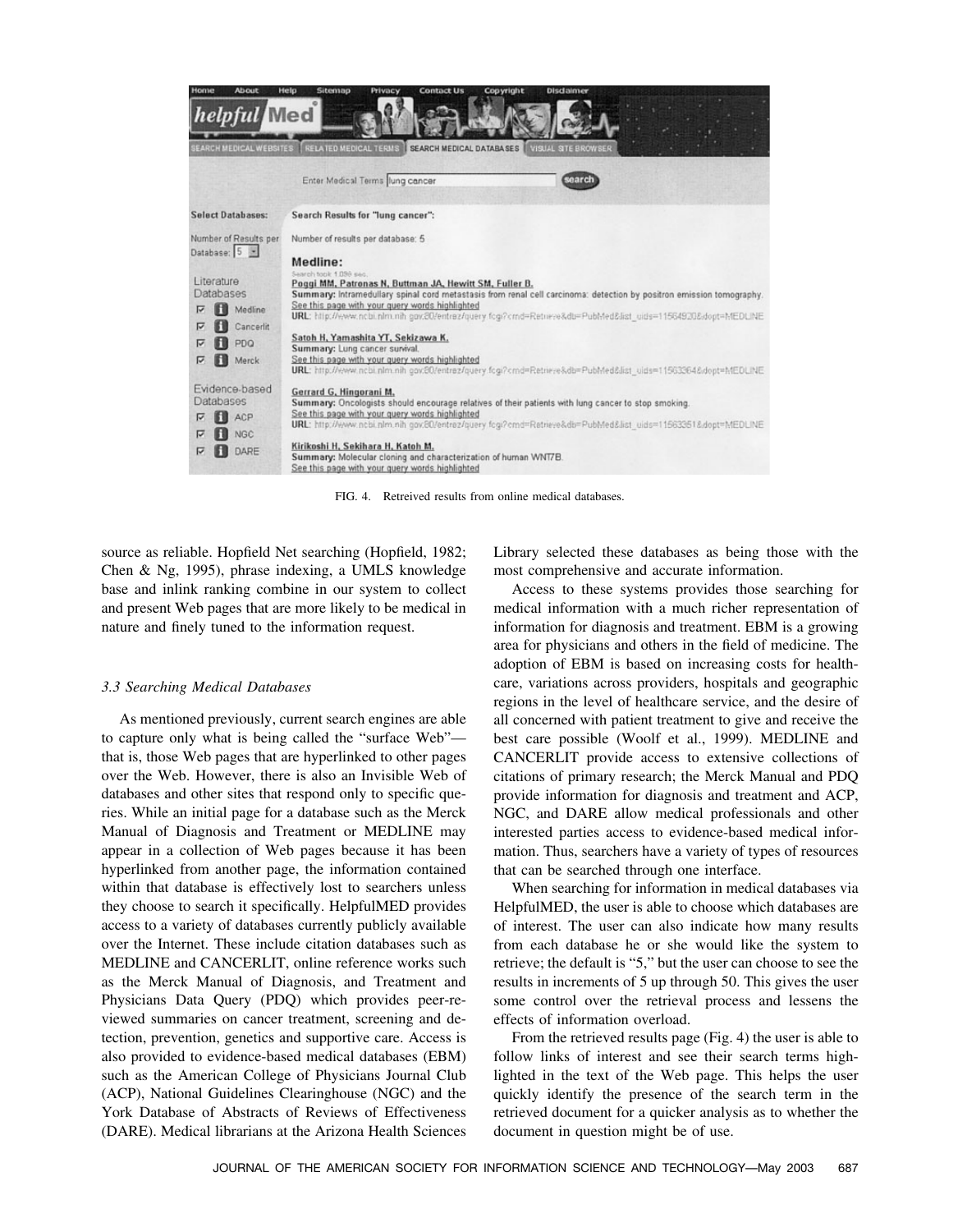

FIG. 5. Concept space results.

#### *3.4 Related Medical Terms*

This section of HelpfulMed is a *Concept Space* of medical-related terms. A concept space is an automatic thesaurus for domain-specific terms developed by the Artificial Intelligence Lab; it is called *Concept Space* because the goal is to create meaningful and understandable domain-specific networks of terms and weighted associations that could represent the concepts (terms) and their associations for the underlying *information spaces* (i.e., documents in different domain-specific databases). This system also assists in concept-based, cross-domain information retrieval (Chen et al., 1996). What differentiates a concept space from traditional subject heading lists or thesauri is that rather than being developed and assigned by human experts, a concept space is created wholly from phrases contained within each of the documents processed. In other words, it is a thesaurus of terms drawn directly from the documents housed in the collection. Concept space uses indexing and analysis cooccurrence techniques to suggest other related and relevant search terms. These techniques are based on the computed relationships between terms. For HelpfulMed, the concept space was generated using the entire collection of Medline abstracts.

A search in the "Related Medical Terms" section provides the user with a list of additional terms that might more accurately describe the information need. If the user inputs "lung cancer" at this point (Fig. 5), the system will return a list of related noun phrases (N) drawn from the concept space, and MeSH terms (M), plus a list of authors (A). Thus, the user can decide if s/he wants to search phrases extracted from the text, related medical subjects headings, authors, or any combination of the three. In addition, on the left side of the screen the terms searched are displayed; "Lung Cancer"

is search term "a". After each term returned by the concept space, there is an indication (a) that these terms are related to the lung cancer search. Additional searches would be listed on the left with subsequent letters— "b", "c", etc. and the terms to which they relate would be indicated by the appropriate letter after each one. In Figure 5, the user has chosen "Occupational Diseases" and "Adenocarcinoma" as additional terms to be searched by placing a check mark in the box next to each term. When the user has finished building the search, he or she can choose to either "Find Webpages Containing Terms" or "Search Databases for Selected Terms." The user is thus spared the onerous task of entering these search terms in Internet search engines and all of the databases he or she wants to search for information. A click of a button completes this task for the user.

#### *3.5 Visual Site Browser*

The Visual Site Browser, also called MEDMap, is a graphical system designed to facilitate the information browsing behavior of users in the domain of medical-related research. The input data to MEDMap consists of 10 million medical abstracts obtained from MEDLINE. By applying indexing, noun phrasing and self-organizing map techniques, MEDMap generates a subject hierarchy that contains 132,700 categories and 4,586 maps. The MEDMap also combines a text-based alphabetic display and a graphical approach to represent the subject categories generated (Fig. 6).

Using the Visual Site Browser, the user is able to "drill down" through the levels of a map, browsing for topics of interest until a collection of documents is eventually reached. In the case shown in Figure 6, the user chose to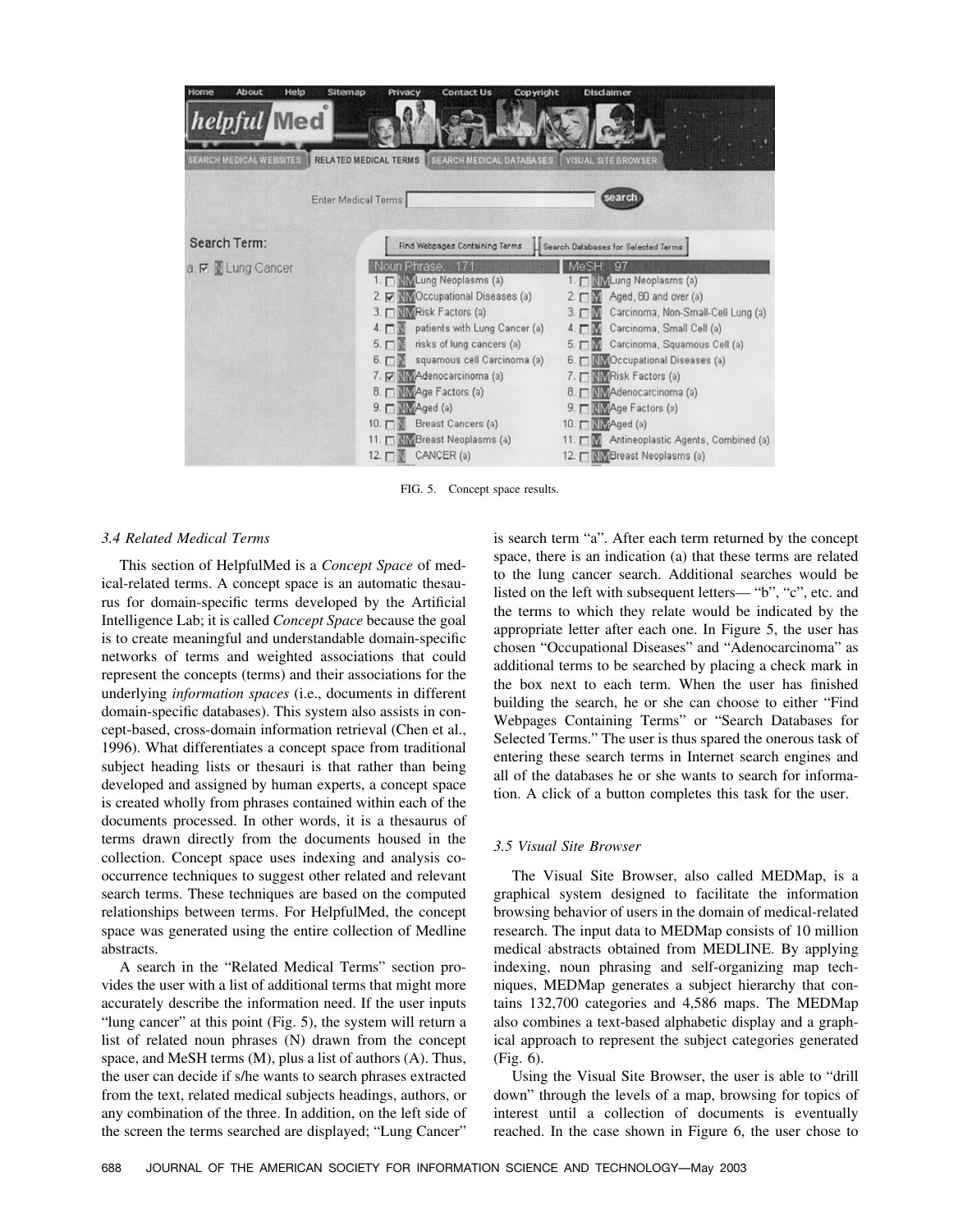

FIG. 6. MEDMap: the top-level map; the sub-map for Liver Neoplasm; and documents returned for Liver Cirrhosis.

browse the phrase "Liver Neoplasms," which is circled; the second screenshot of the figure displays the map for "Liver Neoplasms." The user chose to explore the phrase "Liver Cirrhosis," which is circled on the map and in the alphabetic display. The user continued refining the search until relevant

documents were found. Visual Site Browser is a unique feature of HelpfulMed, and is thus far the only medicallyrelated online retrieval systems known to provide this service. We believe this approach would be useful for the browsing of directory systems such as Yahoo! However,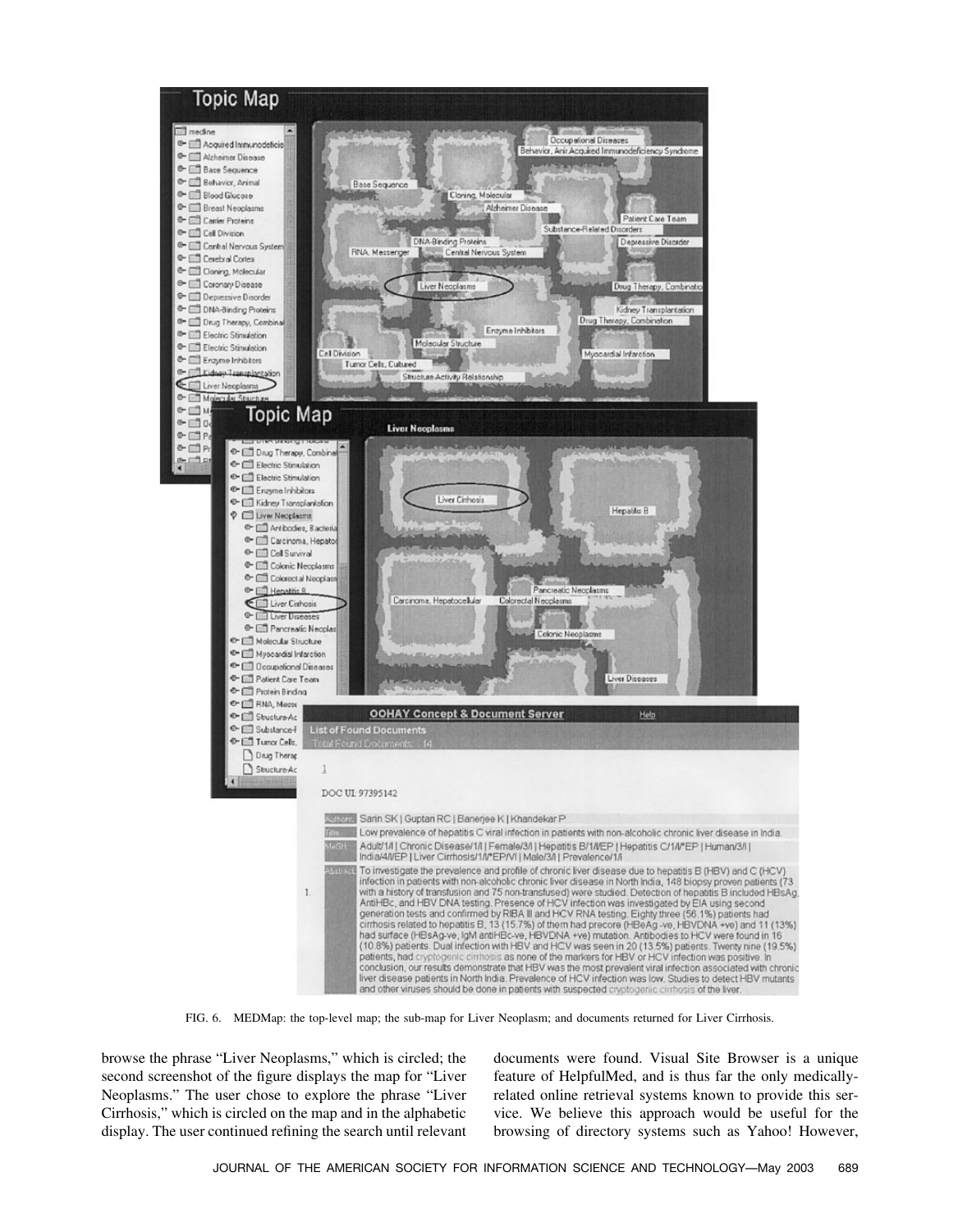| TABLE 1. | Summary of simulation results of the spider evaluation. |  |  |  |  |  |  |  |
|----------|---------------------------------------------------------|--|--|--|--|--|--|--|
|----------|---------------------------------------------------------|--|--|--|--|--|--|--|

| Spider System       | Total number of<br>pages visited | Number of Good<br>Pages visited | Precision | Recall <sup>1</sup> | Time<br>(minutes) |
|---------------------|----------------------------------|---------------------------------|-----------|---------------------|-------------------|
| BFS Spider          | 100,000                          | 36,307                          | 36.3%     | 21.2%               | 12.7              |
| PageRank Spider     | 100,000                          | 19,630                          | 19.6%     | 11.5%               | 1183.6            |
| Hopfield Net Spider | 100.000                          | 40,014                          | 40.0%     | 23.4%               | 12.6              |

<sup>1</sup> Since only 100,000 pages were visited, the recall rate of an ideal spider would have been 58.3% (= 100,000/171,405) rather than 100%.

unlike Yahoo! and other directory search engines, Visual Site Browser was created by a computer through a comprehensive analysis of a large collection of quality and timecritical documents, with a minimum of human intervention. The result is a more efficient use of time and a more fine-grained representation of content. We also believe that the map and its visual clues facilitate browsing of large collections. The size of the "islands" represents the size of the content contained below each island and the spatial proximity of the islands indicates semantic proximity between the categories. In addition, the visual clue of island "layers" represents map "levels." Thus, when clicking on each level the user is provided with visual orientation clues. None of the other systems provide the user with the ability to visually browse in this manner.

#### **4. Evaluations**

Studies of the performance of the medical spider, concept space and visual site browser have been conducted. The evaluation of the medical spider was conducted in the general medical domain; the studies of the concept space and the visual site browser were carried out on a subset of the medical domain, cancer research. The following sections outline in detail these studies and their results.

## *4.1 Medical Spider*

In a study designed to evaluate the performance of our medical spider based on the Hopfield Net spreading activation algorithm, it was compared to both a Breadth-First Search Spider (BFS Spider) and a Best-First Search Spider using PageRank (PageRank Spider). The BFS Spider was chosen as a comparable spider due to its wide acceptance by many search engines; while PageRank, relying on the link structure of the Web as input to the relative importance of documents, is used effectively by the search engine Google for Web page ranking (Brin & Page, 1998). If a page is linked from many other pages or linked with some "good" pages (or pages that have a high PageRank score), it will receive a higher score. In our spider, the PageRank algorithm was implemented based on the description in Brin & Page (1998). Two experiments were conducted to compare the spidering systems: a simulation to analyze the spidering process and the precision/recall rates of each system.

Both experiments utilized a local database, which contained a pre-fetched "snapshot" of the Web in order to ensure that the same testbed was available for each of the

three spiders. This design is based on the setup of the spider evaluation experiments performed by Cho et al. (1998). In order to create this testbed, our medical librarian identified five high-quality pages to be used as seed URLs. We ran a random-first search using these five seed URLs as the starting points. These pages were fetched from the Web and all URL links contained in them were extracted. From this set of unvisited URLs, one URL was randomly selected and the corresponding page was fetched from the Web. All the links from this page were extracted and added to the set of unvisited URLs. The process was then repeated by randomly choosing a URL from the set of unvisited URLs, fetching the page, and adding the new links to the set of unvisited URLs in each step. The resulting testbed consisted of 1,040,388 valid, unique Web pages. Similarly to the method used in the study of Cho et al. (1998), a simple concept of *good page* was used to facilitate the comparison of the performances of the three spiders. The good page concept is used to automatically determine the relevance of a page to the medical domain. In our evaluation, a page is considered a good page if the percentage of medical phrases over the total number of phrases found in the page was greater than a certain threshold. To determine whether the phrases are medical, they are compared with a medical lexicon based on the UMLS Metathesaurus. In our pilot experiment, a set of 100 randomly sampled Web pages were classified by this method and verified by an expert in the medical domain. The error rate of this simple classification method was 5.0%. Readers should note that, however, the term *good page* is used here only as a convenient "notation" and has not been tested rigorously; it just allowed us to estimate the performance of our spider in a feasible way.

Based on our classification method, the testbed in the current experiment contained 171,405 good pages. Each spider was given the same five medical URLs and each ran until 100,000 Web pages had been visited. The Hopfield Net spider, which is based on the Hopfield Net searching algorithm (Hopfield, 1982; Chen & Ng, 1995), retrieved 40,014 good Web pages (40.0% of all pages visited), compared to 36,307 (36.3%) retrieved by BFS spider and 19,630 (19.6%) by PageRank Spider. As shown in Table 1, the Hopfield Net spider had a higher precision rate than either the BFS Spider or the PageRank Spider as calculated using the following formula:

Precision rate

 number of Good Pages visited by the spider number of all pages visited by the spider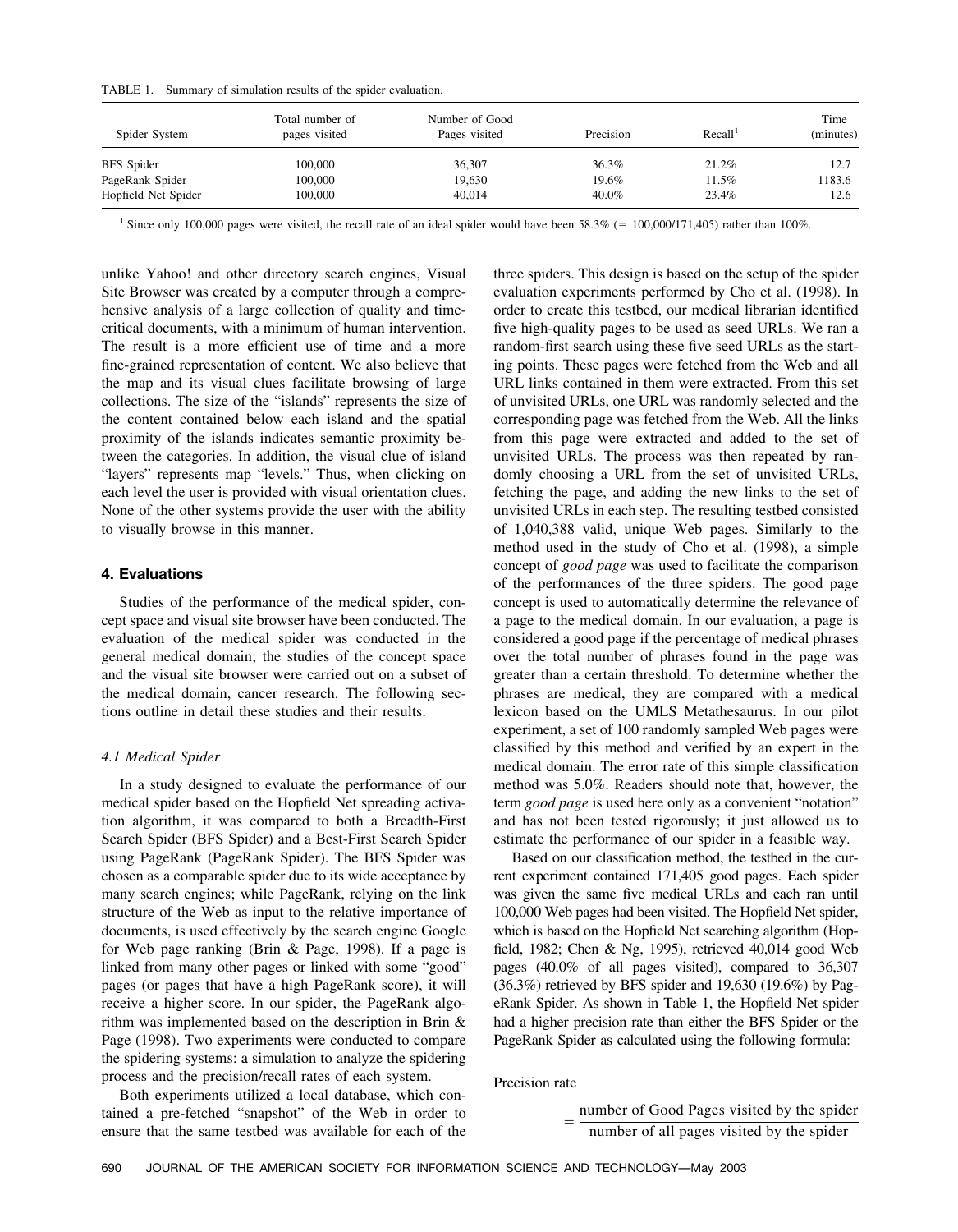TABLE 2. (a) Summary of user study results of the spider evaluation; (b) *t*-tests on the results.

| (a) Spider System                          | Average relevance score |
|--------------------------------------------|-------------------------|
| <b>BFS</b> Spider                          | 2.13                    |
| PageRank Spider                            | 1.78                    |
| Hopfield Net Spider                        | 2.30                    |
| (b) Comparison                             | $p$ -value              |
| BFS Spider versus PageRank Spider          | $0.0307*$               |
| BFS Spider versus Hopfield Net Spider      | 0.3127                  |
| PageRank Spider versus Hopfield Net Spider | $0.0188*$               |

\* The difference is statistically significant at the 5% level.

| Recall rate $=$ | number of Good Pages visited by the spider |
|-----------------|--------------------------------------------|
|                 | number of Good Pages in the testbed        |

Because the total number of Good Pages in the testbed was 171,405 and the total number of all pages visited by the spider was fixed at 100,000, the precision rate and the recall rate were directly proportional to each other for each spider. We are more concerned with precision than recall because it is the quality of the pages in which we are interested, not the quantity; thus for the remainder of this section, we focus the discussion on the precision rate. In addition to recall and precision, we also measured the time used by each spider in order to compare efficiency.

The Hopfield Net Spider was as efficient at retrieving pages (12.6 minutes) as the BFS Spider which took 12.7 minutes. The PageRank Spider, which took 1183.6 minutes, was significantly slower because the PageRank algorithm is known to be recursive in nature and computationally expensive (Brin & Page, 1998; Haveliwala, 1999).

The second experiment sought to validate the collection created by each spider. To this end, two senior graduate students with medical training were recruited as domain experts. Each expert was assigned 100 Web pages randomly drawn from the collection of Web pages fetched by each of the three spiders during the simulation. The source of each Web page was not disclosed to the experts in order to eliminate any possible bias. For each page, each of the experts was asked to judge relevance to the medical domain based on a score of 1 to 4; 1 was the least relevant and 4 the most relevant. As shown in Table 2, the Hopfield Net spider received the highest relevance score at 2.30; the BFS relevance score was close at 2.13 and the PageRank spider score was 1.78. We also performed *t*-tests on the data and the results are shown in Table 2. The Hopfield Net Spider and BFS spider performed significantly better than the PageRank Spider at the 5% level.

In terms of precision rate and relevance score, the Hopfield Net Spider performed best, followed by the BFS Spider. The good performance of the Hopfield Net Spider shows that the algorithm effectively combined the use of Web link structure analysis and page content analysis to locate Web pages relevant to the medical domain. The data indicate that the lesser performance of the PageRank Spider resulted from the tendency of this spider to visit more irrelevant URLs during the earlier stages of the search because some of these URLs had a high PageRank score.

#### *4.2 Concept Space*

Previous research into the development of a concept space for cancer information using the CANCERLIT collection resulted in CancerSpace, an automatically created thesaurus of cancer-related terms with 1.3 million unique terms and 52 million relationships (Houston et al., 2000). We conducted a study to assess the usefulness of suggested terms from different thesauri: our automatically generated system, the MeSH concept space and Internet Grateful Med, which at the time of the study was the most often cited online tool based on the UMLS Metathesaurus. Five cancer researchers affiliated with the University of Arizona Cancer Center and one veterinarian participated in our experiment as subjects.

The experiment was divided into two phases. During phase one twelve *directed* searches were performed on each of the three thesauri for a total of 36 searches. Each subject was asked to state one or two terms with which they would begin a document search, and to suggest five related terms for each search term.

For phase two, original search terms from phase one were entered into a thesaurus and the subjects rated the top 40 thesaurus suggested terms as to whether they were "relevant," "possibly relevant," or "not relevant." This step was repeated for each thesaurus. Precision and recall were then calculated as follows: (1) "very relevant" terms, 1 point; (2) "possibly relevant" terms, 0.5 points; and (3) "not relevant" terms, 0 points. For each search, all relevant terms from each thesaurus were combined in order to eliminate duplicates for a total relevance score. Term recall was calculated by dividing the relevance score for each thesaurus by the total relevance score for all thesauri. Term precision was calculated by dividing the total relevance score for each thesaurus by the total number of terms suggested by the thesaurus. Term recall and precision were also used to measure system performance in other research (e.g., Vélez et al., 1997; Chen & Lynch, 1992). Recall and precision rates for these systems and the results of ANOVA tests, shown in Figure 7, indicate that there were no significant differences among the three systems when used individually. The results suggest that terms returned by our tool are comparable to terms suggested by Internet Grateful Med and MeSH indexing terms. It was also discovered that the three systems rarely returned the same relevant terms. However, when systems were combined, the recall rates went up, while precision rates remained relatively static. Based on the above discovery and user feedback, which supported this notion, a combination of automatic concept space and MeSH concept space is provided to the user, with plans to add a UMLS concept space in the near future [For further discussion and evaluation of this system, please see (Houston et al., 2000)].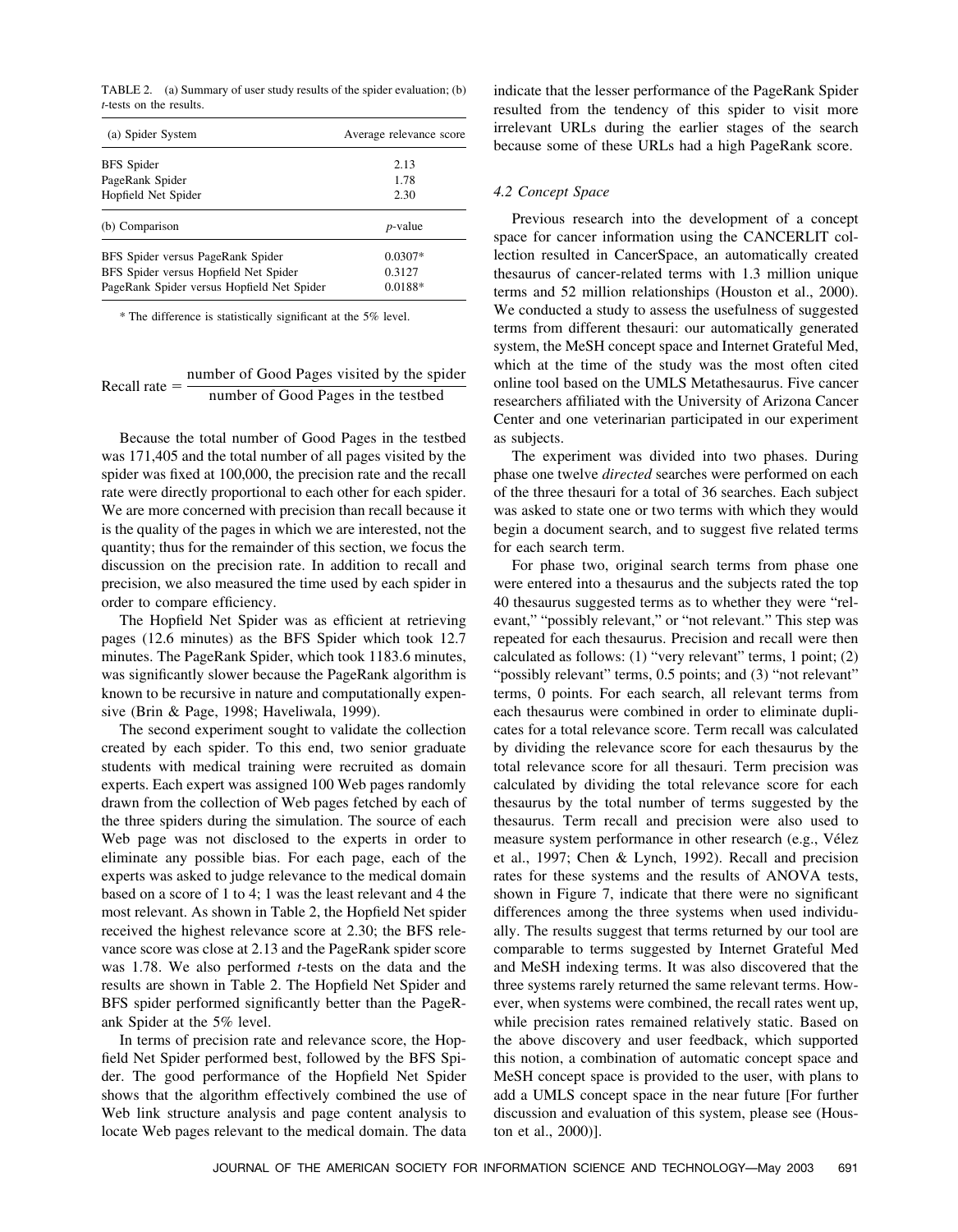$(a)$ ONE-WAY ANALYSIS OF VARIANCE FOR TERM RECALL Analysis of Variance DF **MS**  $\mathbf{F}$ Source **SS** Þ 2.0306 0.4061 7.39 0.000 Recall -5  $-3.6251$ 0.0549 Error 66. Total 71 5.6557 Individual 95% CIs For Mean Based on Pooled StDev Level Mean StDev Auto only  $12$ 0.4153 0.1977 MeSH only 0.3177 0.2014 ومستنبه بأستنبغ  $12$ 0.2737 0.2758  $\overline{(\cdots \cdots \cdots}$ 12 GMed only Auto & McSH  $12$ 0.3176 0.6889 *(.....*\*.......) Auto & GMed  $17$ 0.6864 0.1842 MeSH & GMed 12 0.5856 0.1976 ada a san san san dari Pooled StDev - 0.2344  $0.20$  $0.40$  $0.60$ 0.80

 $(b)$ 

ONE-WAY ANALYSIS OF VARIANCE FOR TERM PRECISION

| Analysis of Variance |     |        |           |      |                       |            |                                      |      |                                                                                     |      |
|----------------------|-----|--------|-----------|------|-----------------------|------------|--------------------------------------|------|-------------------------------------------------------------------------------------|------|
| Source.              | DF. |        | - 88 -    |      | MS -                  | F          | p                                    |      |                                                                                     |      |
| Precision            | 6   |        | 0.0491    |      | $0.0082 - 0.09$       |            | 0.997                                |      |                                                                                     |      |
| Error                | 77. |        | 6.6807    |      | 0.0868                |            |                                      |      |                                                                                     |      |
| Total                | 83  |        | 6.7298    |      |                       |            |                                      |      |                                                                                     |      |
|                      |     |        |           |      |                       |            | Individual 95% C1s For Mean          |      |                                                                                     |      |
|                      |     |        |           |      | Based on Pooled StDev |            |                                      |      |                                                                                     |      |
| Level                |     | N      |           | Mean |                       | SiDev -    |                                      |      | — —— <del>4</del> --------- <del>4</del> --------- <del>4</del> ------ <del>-</del> |      |
| Auto only –          |     | 12.    |           |      | $0.4012 - 0.2953$     |            |                                      |      |                                                                                     |      |
| McSH only            |     | $12 -$ |           |      | $0.3723 - 0.3025$     |            | (wenderlanded # additionations)      |      |                                                                                     |      |
| GMed only            |     |        | 12 0.3704 |      | 0.3948                |            |                                      |      |                                                                                     |      |
| Auto & MeSH -        |     |        | 12 0.3639 |      | 0.2832                | $\epsilon$ |                                      |      |                                                                                     |      |
| Auto & GMed          |     | 12     | 0.4365    |      | 0.2819                |            |                                      |      | {============ <sup>*</sup> ==============                                           |      |
| MeSH & GMed 12       |     |        | 0.3686    |      | 0.2517                |            | [www.www.www.*uww.com/manachina.com] |      |                                                                                     |      |
| АH                   |     | 12     | 0.3955    |      | 0.2229.               |            |                                      |      |                                                                                     |      |
| Pooled StDev =       |     |        | 0.2946    |      |                       |            | 0.24                                 | 0.36 | 0.48                                                                                | 0.60 |

FIG. 7. (a) Recall comparison by term source; (b) Precision comparison by term source.

#### *4.3 Visual Site Browser*

An earlier prototype of the MEDMap was the Cancer-Map, developed using the CANCERLIT collection to generate a subject hierarchy that contained 18,120 categories. An empirical study was conducted to assess whether the approach employed by CancerMap generates subject categories that are meaningful to human subjects. We designed a set of tasks to evaluate the consistency between the categories generated by the CancerMap and those expected by users during their browsing process. We also investigated the consistency between the MeSH sub-trees and users' expectations. The goal was to compare the performance of the CancerMap with that of MeSH sub-trees. Eighteen senior Ph.D. students, researchers and faculty members from the Arizona Cancer Center participated in this study. Most of them reported being familiar with the MeSH tree structure. During the evaluation process, subjects were encouraged to think aloud. Every subject finished the first-level evaluation. At the second and the third levels, some subjects quit because the categories were not in their research areas they felt they lacked the expertise to generate appropriate lists of sub-categories.

We designed a set of tasks to evaluate the consistency between the categories generated by the CancerMap and those expected by users during their browsing process. We also investigated the consistency between the MeSH subtrees and users' expectation. The goal is to compare the performance of the CancerMap with that of MeSH subtrees. To evaluate the *first-level labels*, we designed the task as follows:

- (1) Ask a human subject to generate a list of possible sub-categories that he or she expects to see under the category of "Neoplasms."
- (2) Present the lists of first-level labels generated by MeSH sub-trees and CancerMap to the subject, asking him/her to modify the list he or she has generated. During the experiment, subjects did not know from which source (the CancerMap or MeSH sub-trees) suggested labels had come.
- (3) Use the list generated by the subject to evaluate the first-level labels of the MeSH sub-trees and CancerMap.

At the first level, there were six overlapping labels between the CancerMap and MeSH sub-trees. We therefore designed three tasks for each human subject in order to compare the performance of the CancerMap and MeSH sub-trees at the *second-level*. For each task, the subject was to repeat the process used for the first-level evaluation. Again, subjects did not know the source of suggested label terms.

- 1. We randomly selected one of the six *overlapping* labels at the first-level and asked a subject to evaluate its sub-labels. The subject was to generate his or her own desired list and modify it by reading the labels generated by the MeSH sub-trees and the CancerMap.
- 2. We randomly selected one of the *non-overlapping* firstlevel labels from MeSH sub-trees and asked a subject to evaluate its sub-labels. The subject was to generate his or her own desired list and modify it by reading the labels generated by the MeSH sub-tree.
- 3. We randomly selected one of the *non-overlapping* firstlevel labels from the CancerMap and asked a subject to evaluate its sub-labels. The subject was to generate his/ her own desired list and modify it by reading the labels generated by the CancerMap.

We used *cluster recall* and *cluster precision* as defined in Roussinov & Chen (1999) as the objective measures for all the tasks. *Cluster precision* indicates the accuracy of the categories generated by a system, while *cluster recall* represents how many related categories have been captured by the system. According to Janes (1994), there are two types of relevance. Objective relevance denotes the accuracy of the categories generated by a system, whereas subjective relevance denotes a subject's perception of the accuracy of the categories created. In this study, we selected the subjective measure, because only when the categories generated are consistent with users' expectation can they be helpful in facilitating users' browsing behavior. Therefore, both the cluster precision and cluster recall results obtained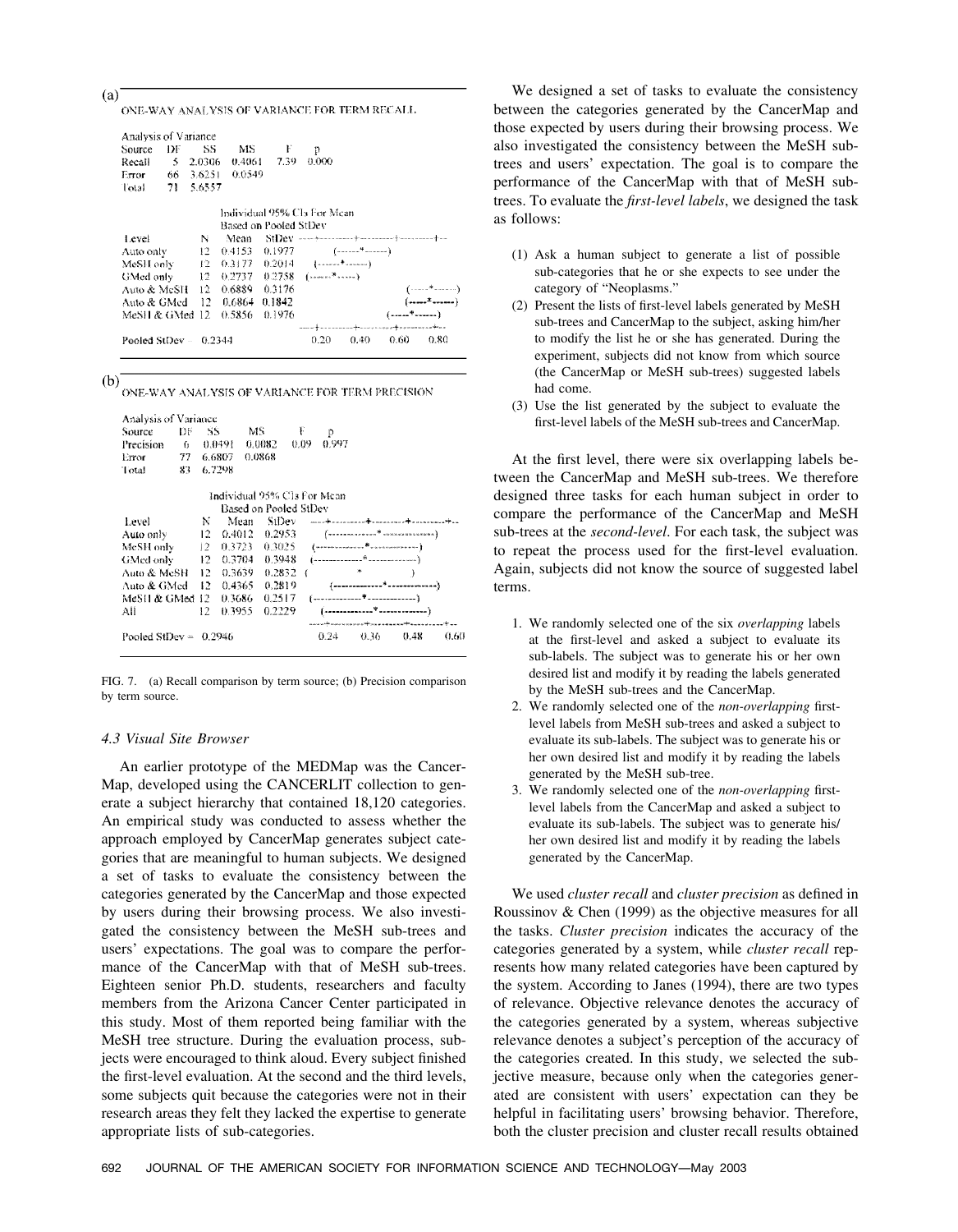TABLE 3. Summary of the CancerMap Experiment Results (C: CancerMap, M: MeSH sub-trees)

|                      | First Level  | Level 2 (overlap) | Level 2 (non-overlap) | Level 3      |
|----------------------|--------------|-------------------|-----------------------|--------------|
| Recall comparison    | C: 0.557     | C: 0.765          | C: 0.859              | C: 0.839     |
|                      | M: 0.466     | M: 0.113          | M: 0.466              | M: 0.459     |
|                      | $p = 0.049*$ | $p = 0.000*$      | $p = 0.000*$          | $p = 0.003*$ |
| Precision comparison | C: 0.926     | C: 0.826          | C: 0.829              | C: 0.863     |
|                      | M: 0.956     | M: 0.608          | M: 0.904              | M: 0.917     |
|                      | $p = 0.591$  | $p = 0.104$       | $p = 0.459$           | $p = 0.808$  |

\* The difference is statistically significant at the 5% level.

in this study refer to perceived cluster precision and perceived cluster recall.

One of the characteristics of automatically generated terms compared with manually assigned terms is the likelihood that a term phrase which appears as a category in one system will appear as a subcategory in the other. Thus, evaluation of the term phrases suffers somewhat from "level confusion" in that several first-level categories on the CancerMap were sub-categories of one first-level category of the MeSH sub-trees. We counted those CancerMap categories as one first-level category. As a result, the number of first-level categories on the CancerMap was reduced. However, a one-way ANOVA test on the data revealed that the first-level of the CancerMap performed significantly better than that of the MeSH sub-trees in *perceived cluster recall*  $(p = 0.049)$ . There was no significant difference in *perceived cluster precision* ( $p = 0.591$ ) between the two. We found similar results in the second and third-level comparisons. Table 3 summarizes the experiment results. As displayed in Table 3, the CancerMap was comparable to MeSH sub-trees in *perceived cluster precision* at each level and was significantly better in *perceived cluster recall* at all levels. We found that the one-aspect categorization employed by manually created subject headings may restrict users' browsing activity. Overall results of the empirical study demonstrate that the approach employed by Cancer-Map generated a meaningful subject hierarchy to facilitate browsing behavior.

#### **5. Conclusions and Future Directions**

In this paper we discussed the development of a portal to serve the information seeking needs of the medical professionals, researchers and other advanced users. The functionalities of this system have the potential to increase user satisfaction by providing the capability to search multiple information spaces through one interface, and by providing mechanisms which allow users to refine and focus their searches through the use of an automatically generated thesaurus and maps. User studies conducted on the different components of the system indicate that they perform as well as or better than comparable systems. We are currently planning to study the performance of the system as a whole (rather than individual components) based on real search tasks. The study will be similar to those reported in the Text Retrieval Conferences (TREC) and will help determine

whether real users can perform real tasks better with our system.

Future development work includes integrating additional technology that will summarize the documents retrieved from the Web and other searchable databases. We also plan to enhance the search interface such that it can process complex search queries, such as those including author names, journal titles, publication types, publication year, as well as other metadata. In addition, a dynamic self-organizing map which categorizes documents retrieved from the Web based on user-chosen attributes such as noun phrases is in development; as is a concept-space-based related terms "suggester" which will present additional terms to the user as the results from a search for Web pages are returned. Problems involved with these developments include scalability into other larger domains, and problems of "interface overload" as additional features are added.

#### **Acknowledgements**

This research is supported by:

- NSF Digital Library Initiative-2, H. Chen, "High-Performance Digital Library Systems: From Information Retrieval to Knowledge Management." IIS-9817473, April 1999 – March 2002.
- NIH/NLM, H. Chen, "UMLS Enhanced Dynamic Agents to Manage Medical Knowledge." 1 R01 LM06919-1A1. February 2001–January 2004.

We thank the National Library of Medicine for making UMLS and MeSH freely available to researchers. We would also like to thank the following individuals who contributed to this project: Thian-Huat Ong, Wojciech Wyzga, Yohanes Santoso, Bill Oliver, Ming Yin, Haiyan Fan, Ye Fang, Tailong Ke, Joanne Martinez, Gondy Leroy, Alan Yip, Hui Liu, Andy Lowe, Jared Phipps, Chienting Lin, Mark Carvalho, Wai-Ki Sung, Mark Chen, Jennifer Xu, and Xiaoyun Sun of the Artificial Intelligence Lab; Polin Lei and the staff of the Arizona Health Sciences Library; and the researchers, staff and students of the Arizona Cancer Center.

## **References**

Bates, M.J. (1986). Subject access in online catalogs: a design model. Journal of the American Society for Information Science, 37(6), 357–376.